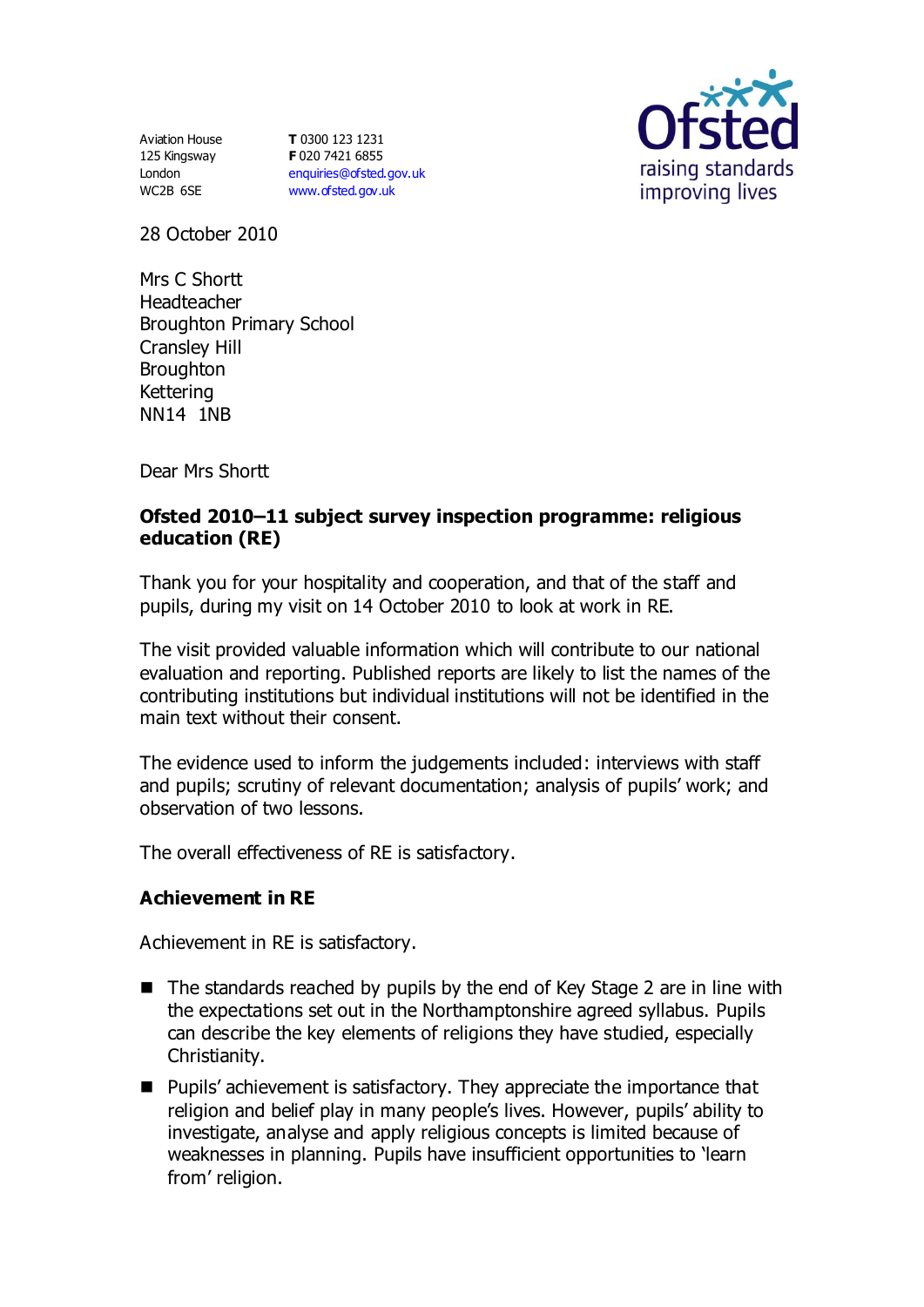■ The contribution of RE to pupils' personal development is good. They have positive attitudes to learning about different religions and beliefs and cultural diversity. Behaviour in the lessons observed was good.

# **Quality of teaching of RE**

The quality of teaching of RE is satisfactory.

- Teachers use a broad range of stimulus material to engage pupils and enliven learning. For example, in one of the lessons observed, good use was made of artefacts from the Jewish traditions. Information and communication technology is used well as a tool to promote learning.
- Much of the learning is well-organised and enjoyable. However, the range of skills that pupils are required to use does not always fully extend to investigating religion and belief.
- Lesson plans identify learning objectives which are used by teachers to assess pupils' progress. However, as yet there is no systematic way to monitor pupils' progress or inform teachers' planning in the light of ongoing assessment.

## **Quality of the curriculum in RE**

The quality of the curriculum in RE is satisfactory.

- Reasonably detailed long- and medium-term plans are in place, supported by other guidance material which helps to provide structured lessons.
- **Planning overemphasises the subject content at the expense of making** each unit of work more challenging in terms of developing the skills of enquiry, investigation and evaluation.
- Visits to local churches and the use of visitors to school help to enrich RE.

## **Effectiveness of leadership and management in RE**

The effectiveness of leadership and management in RE is satisfactory with good capacity to improve.

- The subject leader brings enthusiasm and vision to the role and subject.
- Senior leaders have a clear view of the strengths and areas for improvement and have a clear action plan to raise standards further.

## **Areas for improvement, which we discussed, include:**

- $\blacksquare$  improving planning to secure a clearer focus on the development of learning skills in RE, including 'learning from' religion
- developing a more structured approach to the monitoring of pupils' progress to help teachers make secure assessments about standards reached by the pupils.